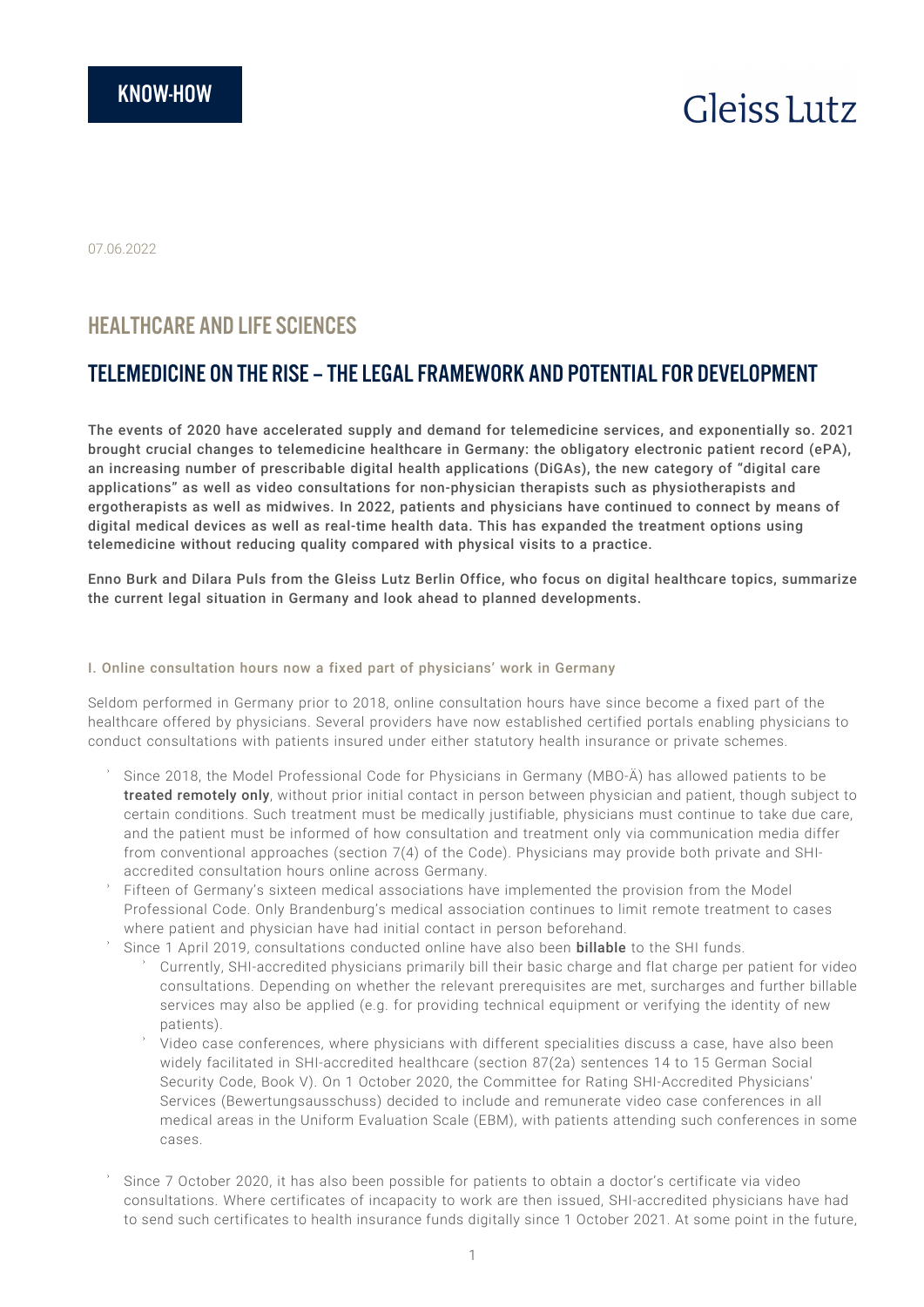- the health insurance funds will be sending the relevant data direct to employers.
- A further option now provided for is prescribing digital health applications (DiGAs: digital medical devices in Classes I and IIa).
- Private health insurance schemes frequently conclude cooperation agreements with individual telemedicine portals, enabling their insurees to consult physicians free of charge by means of these portals (without requiring them to make later claims for reimbursement of costs).
- [The diagram behind this link shows the main milestones in telemedicine to date.](https://www.gleisslutz.com/Milestones_telemedical_engl.png)

#### II. Focus remains on-site healthcare by SHI-accredited physicians in independent practice

- Like out-patient healthcare on site, rendering telemedicine services within the SHI system depends on SHI accreditation (section 95 German Social Security Code, Book V). So for investors or telemedicine service providers who want to provide more than merely software, an online platform or corresponding technical services, the only remaining option will usually be to acquire a legal entity entitled to establish an ambulatory healthcare centre (MVZ), for example a certified hospital included in the Regional Hospital Plan (Plankrankenhaus).
- On 09 June 2021, the Digital Healthcare and Nursing Care Modernisation Act (Digitale-Versorgung-und-Pflege-Modernisierungs-Gesetz) came into effect. For SHI-accredited physicians, telemedicine will remain a secondary activity even after this.
	- If more than 30 % of consultation hours billed in the SHI system are online consultations, then these will no longer be eligible for remuneration, pursuant to section 87(2a), sentence 30 German Social Security Code, Book V. So the SHI-accredited physician's work will continue to be centred around patient care on the spot, in the physician's practice.
	- During the coronavirus pandemic, there was no limit to the number of online consultation hours that could be performed, as the Federal Association of SHI-Accredited Physicians (Kassenärztliche Bundesvereinigung) and the health insurance funds had suspended the relevant restrictions. Since April 2022, however, the number of cases and volume of services have again been capped at 30 %. Purely online practices do not exist at the current time, nor will they exist in the foreseeable future either.

#### III. Minimum technical requirements for telemedicine portals

Entry into the new market of telemedicine as a video consultation provider is also contingent on compliance with specific technical requirements:

- Video service providers who facilitate video consultations as well as communication service providers who transmit data for physicians to confer on findings must be certified in accordance with the requirements of Annex 31a and 31b Federal-level Master Agreement on Physicians (Bundesmantelvertrag-Ärzte). Among other things, they must comply with data protection and data security requirements.
- Requirements are also placed by the National Association of Statutory Health Insurance Funds (GKV-Spitzenverband) and the Federal Association of SHI-Accredited Physicians. Independent certifying bodies verify whether these requirements have been met, checking the relevant pieces of proof that must be provided. Currently, there are 62 certified video service providers (as of 16 May 2022).

#### IV. How likely is competition between the Federal Association of SHI-Accredited Physicians and private telemedicine portals?

- For SHI-insured patients, the Federal Association of SHI-Accredited Physicians is to set up a new portal for assigning online consultation hours with SHI-accredited physicians, as provided by section 370a German Social Security Code, Book V.
- The private portals thus far established on the markets currently receive information directly from cooperating physicians. In future, however, they will only be able to access this information via the Federal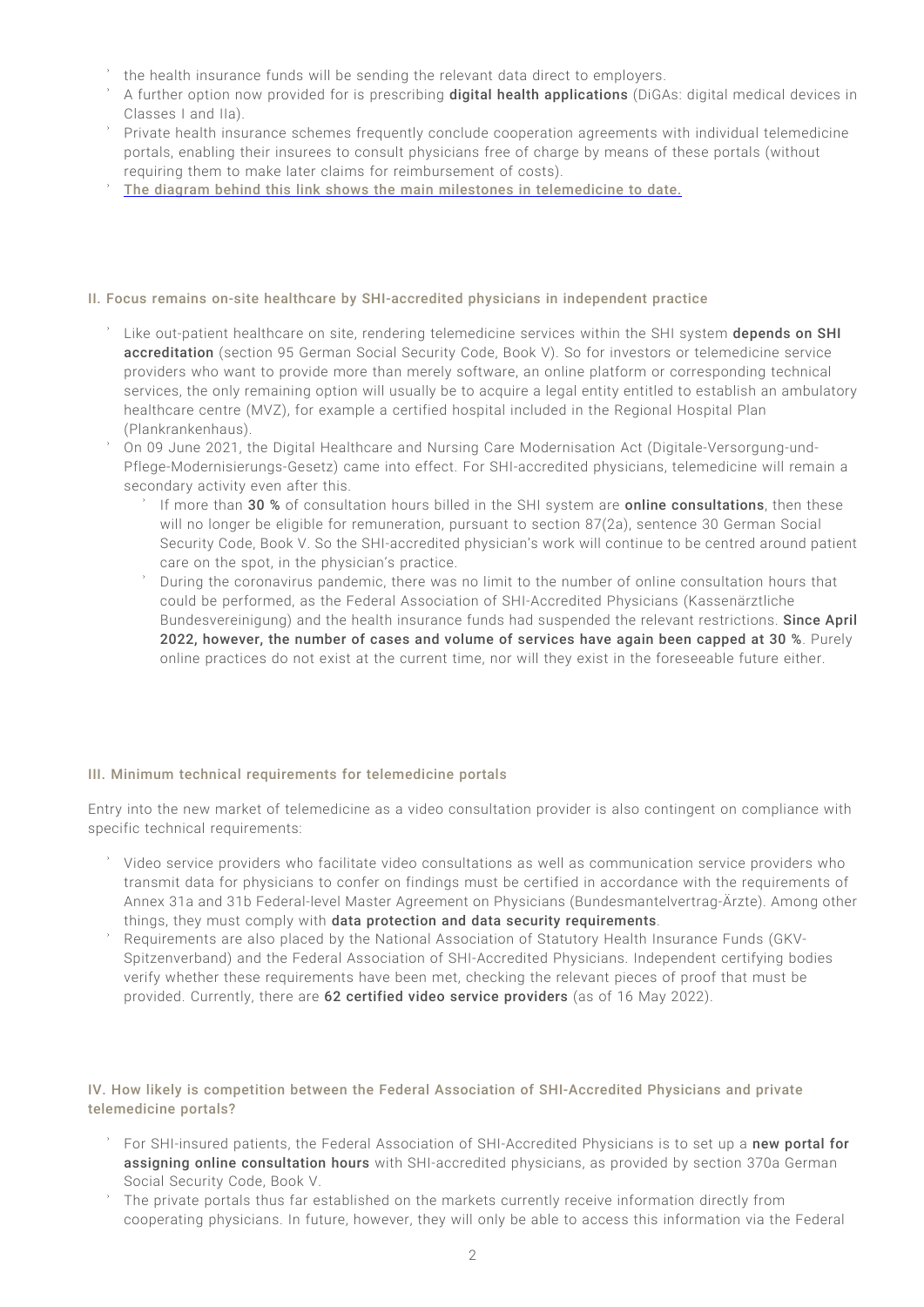- Association of SHI-Accredited Physicians and will be charged for doing so. SHI-accredited physicians may object to the Federal Association transmitting data to third parties. As far as we currently know, they need not pay a fee for offering their telemedicine consultation hours on the Federal Association's new portal. In 2022, the Federal Association is expected to present a concept for its own telemedicine portal. This may have a fundamental impact on private competitors.
- Germany's federal government itself is active in digital health information. On 1 September 2020, the national health portal <https://gesund.bund.de/en> was set up. The portal provides information on health and nursing care, is worded in easily understandable language, is available to people with disabilities, and can be accessed via both the internet and the telematics infrastructure (section 395(1) German Social Security Code, Book V).

#### V. Advertising telemedicine treatment in public

In general, there is a ban in Germany on advertising for remote treatment (section 9, sentence 1 Health Products and Services Advertising Act (Heilmittelwerbegesetz). Telemedical treatment is exempted from this, however, where generally recognized professional standards do not dictate that a physician and patient meet in person (section 9, sentence 2 of the Act). To date, higher regional courts have interpreted this new provision unnecessarily strictly (see for example Munich Higher Regional Court, judgment of 9 July 2020 – 6 U 5180/19; Hamburg Higher Regional Court, judgment of 5 November 2020 – 5 U 175/19).

In a judgment of 9 December 2021 (I ZR 146/20), the Federal Court of Justice defined criteria for "generally recognized professional standards" in accordance with the requirements of section 9, sentence 2 Health Products and Services Advertising Act, thus setting Germany's first standard for whether it is permissible to advertise remote treatment. The latter includes video consultations.

- For section 9, sentence 2 of the Act to be applied in a legally sound and consistent way, the Federal Court of Justice ruled, interpretation of the "generally recognized professional standards" must draw on the identical term in section 630a(2) German Civil Code (Bürgerliches Gesetzbuch) as well as the principles developed with regard to this term and a physician's duties under their contract with the patient for medical treatment (Behandlungsvertrag). In the Federal Court of Justice's view, drawing on section 630a(2) German Civil Code also facilitates recourse to extensive case law when interpreting the term. This, the Court holds, will enable the requirements of section 9, sentence 2 Health Products and Services Advertising Act to be applied in a consistent and legally sound way.
- By contrast, the Court continued, section 9 of the Act does not depend on whether advertising for remote treatment is permissible under Germany's laws governing physicians as a profession.
	- The Federal Court of Justice rejected the provisions of laws governing physicians as a profession as a basis for determining what constitutes "generally recognized professional standards". Legislators, the Court held, intended to set an abstract and general standard for the permissibility of advertising remote treatment. The decisive rule in section 7(4) Model Professional Code for Physicians in Germany (MBO-Ä), new version, does not offer this abstract and general standard, however, but merely instructs the treating person with reference to a specific case. A further reason why the Model Professional Code for Physicians in Germany is unsuited to a standardized interpretation of section 9 Health Products and Services Advertising Act across Germany is that the country's various regional states do not implement the Code in a standard way.
	- The Federal Court of Justice stressed that remote-only consultation has only recently become permissible and has been limited to individual cases. Only in a few cases, therefore, do remote treatment guidelines exist. But the Court also pointed out that legislators wish to further develop telemedical opportunities, and left the impression that as long as professional standards are complied with, it would not oppose such developments.

#### VI. Giving demand for telemedicine services a booster

Introducing video consultation hours directly enables telemedicine services to be rendered and remunerated. As part of digitalizing the German healthcare system, there are also a number of further projects to improve both information for physicians as well as prescribable treatment from the patient's perspective. Closer networking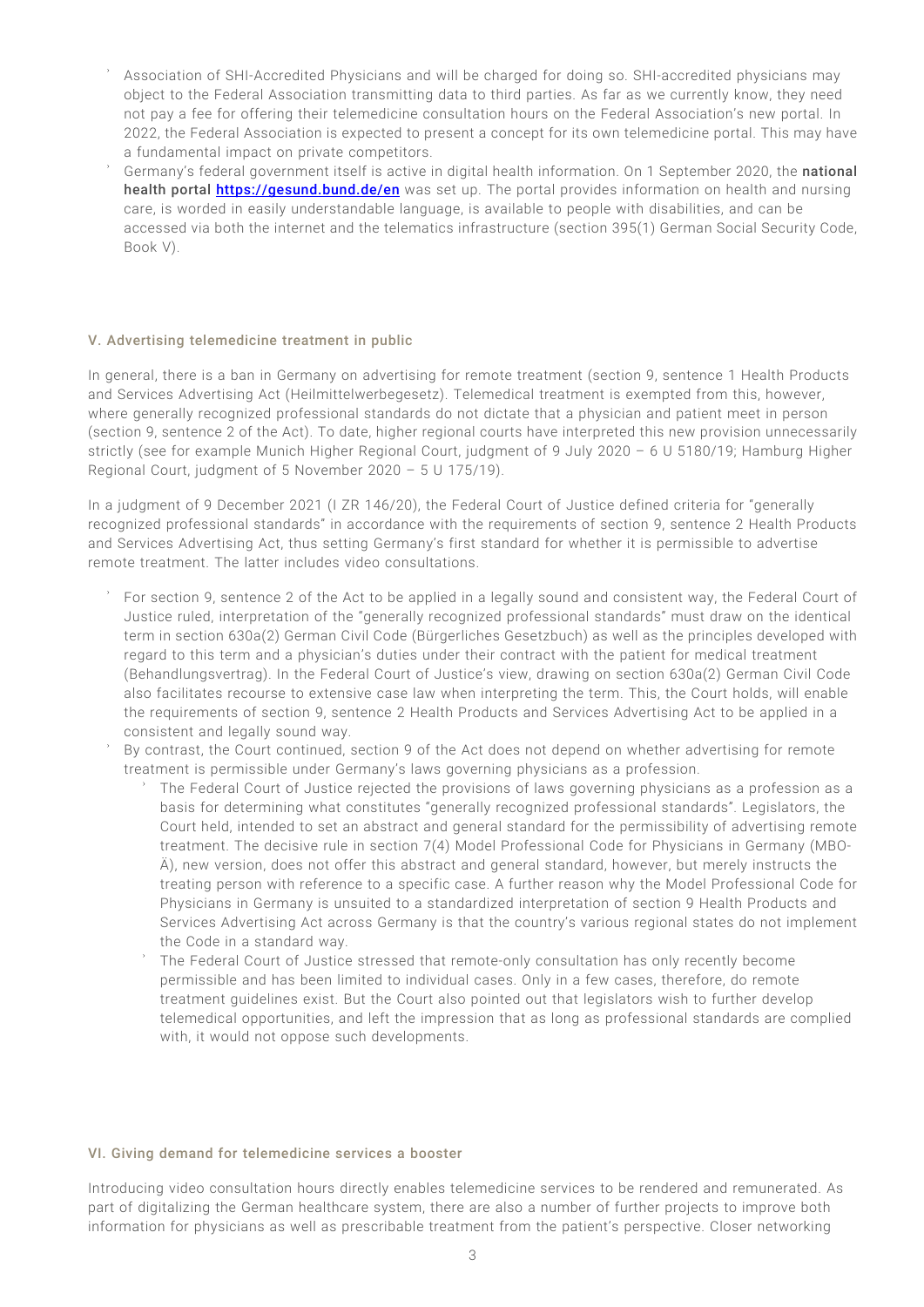between physician and patient enables a wider range of services to be offered than in the past. The following measures are noteworthy:

## 1. The electronic patient record

- The electronic patient record constitutes a core element of digital networked healthcare and the telematics infrastructure. Since 1 January 2021, SHI funds have been **obliged** to offer their members the electronic patient record. Since 1 July 2021, all physicians and psychotherapists have been obliged to have the necessary equipment to transmit data to the electronic patient record via the telematics infrastructure. Digital patient data is now to be collected at one central point.
- Currently, medical information is stored in the electronic patient record. From 2022, it will also be possible to implement certificates of vaccination, and from 2023 nursing care data and certificates of incapacity to work.
- Currently, patients have the right to decide on how and for how long their electronic patient record can be accessed. By 2023, insurance representatives are to be provided with access accordingly. Insured patients are to be given the opportunity to make data from their electronic patient record available for research purposes as well.
- To strengthen cross-border patient safety, the **National Contact Point for e-health** is to be established by mid-2023. This will enable insured persons to provide physicians in other EU countries with their health data, securely and in translation (section 219d(6) German Social Security Code, Book V).

# 2. E-prescription to be introduced across Germany

- Obligatory use of the electronic prescription when prescribing drugs to SHI-insured patients was originally planned for 1 January 2022. It has, however, been postponed again, and this time indefinitely. Technical availability remains insufficient to meet the quality criteria agreed with the medical profession's selfgoverning bodies. A pilot phase has been running in Berlin and Brandenburg since July 2021, recently extended until the end of November 2021 by gematik (Germany's certification body for healthcare cards). This phase has now been extended again and extended to cover the whole of Germany.
- On 3 November 2021, the Federal Association of SHI-Accredited Physicians issued a new guideline for SHIaccredited physician services. According to this guideline, the existing "Type 16" blank forms (used to prescribe drugs, surgical dressings and most medical aids) may continue to be used for a transitional period until 30 June 2022 as an alternative to the e-prescription format if physicians do not have the technical means to employ e-prescriptions. The same applies to the electronic certificate of incapacity to work. In the light of current e-prescription developments, the Federal Association of SHI-Accredited Physicians has called upon gematik gmbH to fulfil its statutory responsibility in the approval process and ensure that the components of the telematics infrastructure are in working order at SHI-accredited physicians' practices.
- To use e-prescriptions, physicians must be linked to the telematics infrastructure and be in possession of an electronic health professional card, to enable an electronic signature. Patients need the e-prescription app to use e-prescriptions. Pharmacists must also be linked to the telematics infrastructure. [A diagram of the e](https://www.gleisslutz.com/Telematics%20Infrastructure_eng.png)[prescribing process can be found here](https://www.gleisslutz.com/Telematics%20Infrastructure_eng.png).
- The obligation to use e-prescriptions will not apply to private insurees. Since 2020, however, Germany's Association of Private Health Insurers (PKV-Verband) has been a shareholder in gematik GmbH. Together with SHI players, the Association has been working to introduce a unified digital infrastructure for the healthcare system that links to the telematics infrastructure, thus providing patient and healthcare providers with the electronic patient record and prescriptions. Looking ahead, it can be assumed that private insurees and healthcare providers will also be able to use the telematics infrastructure in the near future.

## 3. Increasing number of prescribable digital health applications (DiGAs) and medical devices

Since Autumn 2020, digital health applications have been available under statutory health insurance as a new benefit package. These applications are Class I or IIa medical devices whose main function is based on digital technologies (see "Medical apps to become part of standard healthcare").

Before they become prescribable in statutory health insurance, digital health applications must be included in the directory of digital health applications by Germany's Federal Institute for Drugs and Medical Devices (BfArM), pursuant to section 139e German Social Security Code, Book V. This directory currently lists 30 digital health applications (as of 31 March 2022). The various areas of application range from treating depression to diabetes and multiple sclerosis through to migraines. According to a report issued in March 2022 by the National Association of Statutory Health Insurance Funds, over 51,000 digital health applications were prescribed between 1 September 2020 and 30 September 2021.